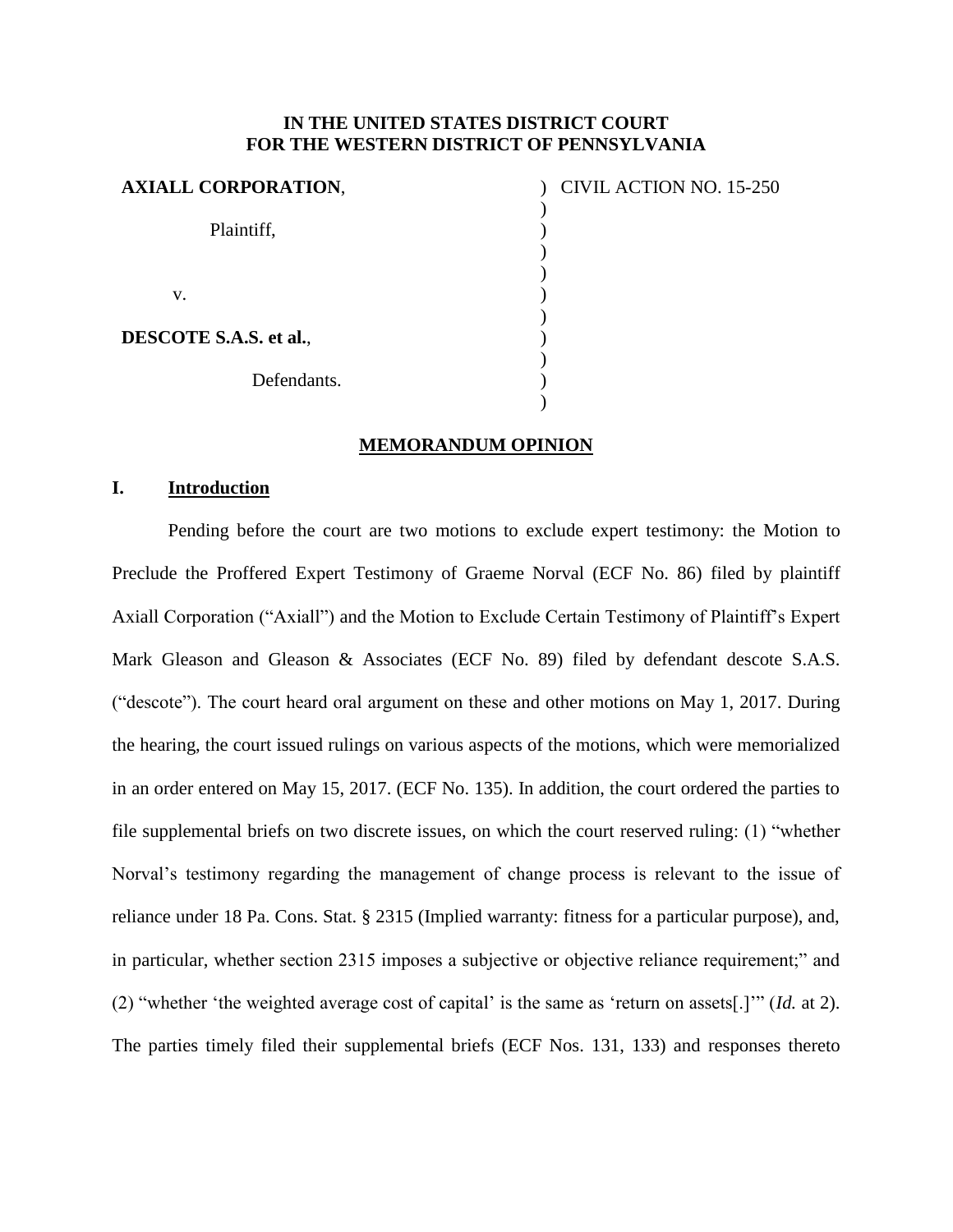(ECF Nos. 136, 137). The issues presented, having been fully briefed, are now ripe for resolution.

### **II. Legal Standard**

Federal Rule of Evidence 702 provides that:

A witness who is qualified as an expert by knowledge, skill, experience, training, or education may testify in the form of an opinion or otherwise if:

(a) the expert's scientific, technical, or other specialized knowledge will help the trier of fact to understand the evidence or to determine a fact in issue;

(b) the testimony is based on sufficient facts or data;

(c) the testimony is the product of reliable principles and methods; and

(d) the expert has reliably applied the principles and methods to the facts of the case.

Under *Daubert v. Merrell Dow Pharmaceuticals, Inc.*, 509 U.S. 579 (1993), district courts must

act as gatekeepers to "ensure that any and all scientific testimony or evidence admitted is ... reliable." *Id.* at 589. While *Daubert* applied exclusively to scientific testimony, the Supreme Court subsequently extended the district court's gatekeeper function to all expert testimony. *Kuhmo Tire Co. v. Carmichael*, 526 U.S. 137, 147 (1999). The United States Court of Appeals for the Third Circuit has explained that Rule 702 "embodies a trilogy of restrictions" that expert testimony must meet for admissibility: qualification, reliability and fit. *Schneider ex rel. Estate of Schneider v. Fried*, 320 F.3d 396, 404 (3d Cir. 2003).

## **III. Discussion**

## **A. Motion to Exclude Testimony of Graeme Norval ("Norval") regarding Management of Change**

Some background is necessary to place the parties' arguments about this issue in context. According to Norval's expert report, "[m]anagement of change (MOC) is one of the elements of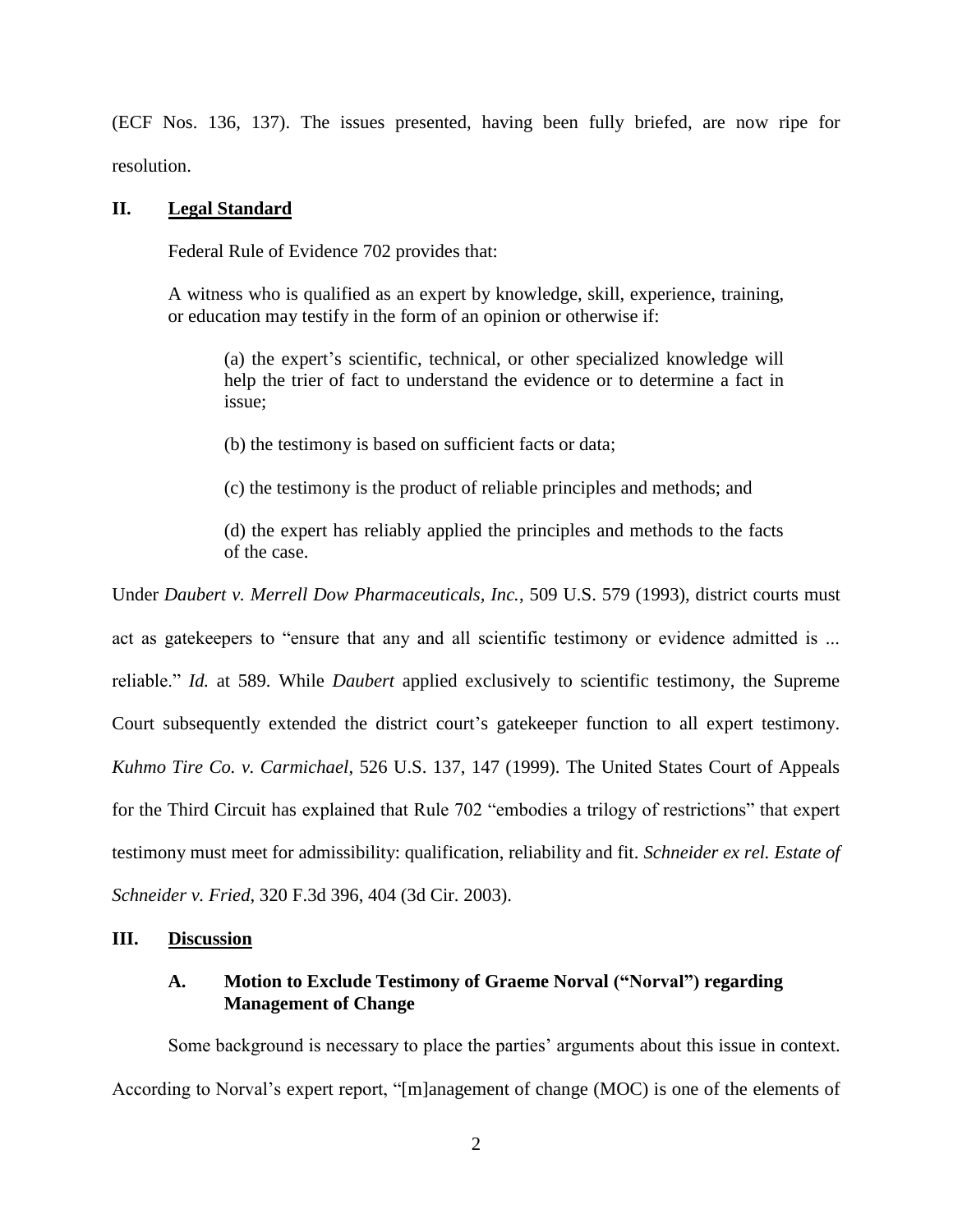a Process Safety Management system." (ECF No. 86-1 at 4). It "is a process for evaluating and controlling modifications to facility design, operation, organization, or activities – *prior to implementation* – to make certain that no new hazards are introduced and that the risk of existing hazards to employees, the public, or the environment is not unknowingly increased" (*Id.*) (emphasis in original). As Norval explains in his report, "[c]ompanies and sites usually have written MOC procedures that apply to all work that is not judged to be an RIK (replacement in kind)." (*Id.*) "The principle behind MOC," he explains, "is that the operating chemical company has the most knowledge on the safe handling of its products. These companies need to follow due diligence principles when planning change." (*Id.*)

Later in his report, Norval opines:

In my opinion, an MOC process should have been followed by AXIALL in connection with implementation of the new rail cars and new valve technologies. The case involves the use of a valve technology that had not been in use in North America (save for pneumatic trials 20 years prior), and a new valve supplier, neither of which can be considered as Replacement in Kind. Maintenance activities are generally outside the scope of MOC because the part is replaced by an identical part (Replacement in Kind). The decision to change from a 4-valve to a 3-valve, and then back to a 4-valve arrangement should have been part of this MOC process. The documentation requirements and the diligence of these engineering reviews, would have provided AXIALL with the information to evaluate the candidate valves for the various AXIALL locations, and to make a valve selection decision. AXIALL was responsible for following the MOC process.

(*Id.* at 15). In his summary section, Norval concludes, in part:

AXIALL should have followed a Management of Change (MOC) protocol in the administration of this project. AXIALL had the responsibility to review and assess technological changes prior to their implementation; in this case, the technology change was the addition of a spring-loaded ball check valve on the underside of every valve. MOC protocols ensure that this is completed properly. It would have forced the documentation of the goals of the changed design, as well as a statement of the requirements, with a demonstration that the requirements could be met, prior to proceeding.

(*Id.* at 20).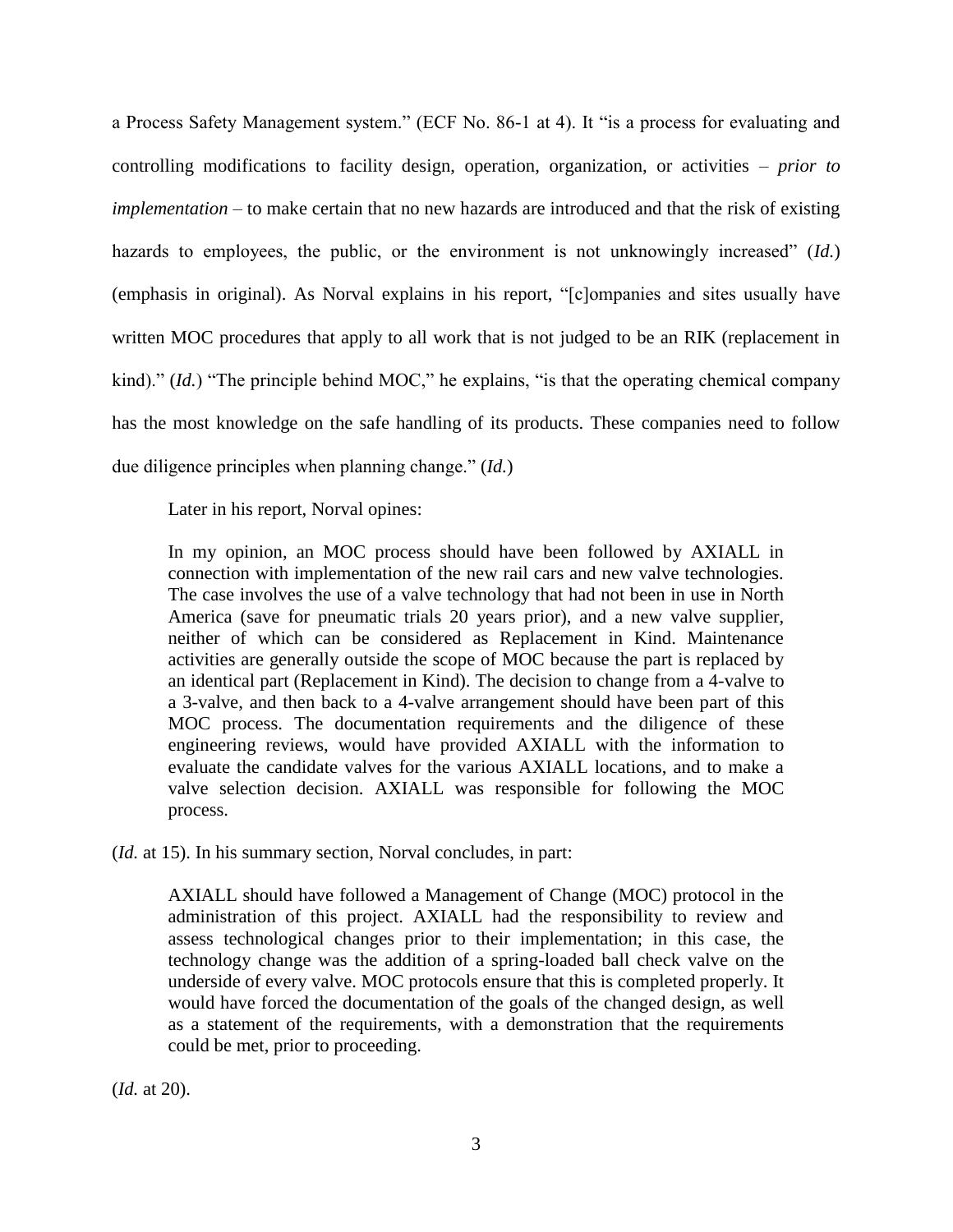In the supplemental briefing before the court, Axiall argues (as it did in its initial brief) that Norval's opinion regarding management of change contradicts the law about the implied warranties of merchantability and fitness for a particular purpose by, in effect, placing the obligation on Axiall instead of descote "to make sure that the valves it sold were merchantable and suitable for Axiall's needs." (ECF No. 136 at 6). descote counters that:

Norval's Management of Change testimony will inform the jury's understanding of the chemical industry and usage of trade in that industry. This understanding, in turn, will prove helpful as the jury decides whether a seller like descote had "reason to know" that a buyer like Axiall was relying on descote's skill or judgment.

(ECF No. 133 at 5).

As an initial matter, the court notes that descote only addressed the admissibility of Norval's proposed testimony regarding management of change as it relates to Axiall's claim for breach of the implied warranty of fitness for a particular purpose. The court, therefore, must conclude that descote concedes that the proffered testimony is not relevant to Axiall's other claims and will confine its discussion to that claim, as well.

The implied warranty of fitness for particular purpose arises "[w]here the seller at the time of contracting has reason to know: (1) any particular purpose for which the goods are required; and (2) that the buyer is relying on the skill or judgment of the seller to furnish suitable goods[.]" 13 PA. CONS. STAT. § 2315. Accordingly, to establish a breach of this implied warranty, a plaintiff must prove three elements: "(1) The seller must have reason to know the buyer's particular purpose. (2) The seller must have reason to know that the buyer is relying on the seller's skill or judgment to furnish appropriate goods. (3) The buyer must, in fact, rely upon the seller's skill or judgment." *Gumbs v. Int'l Harvester, Inc.*, 718 F.2d 88, 92 (3d Cir. 1983) (citing J. White & R. Summers, HANDBOOK OF THE LAW UNDER THE UNIFORM COMMERCIAL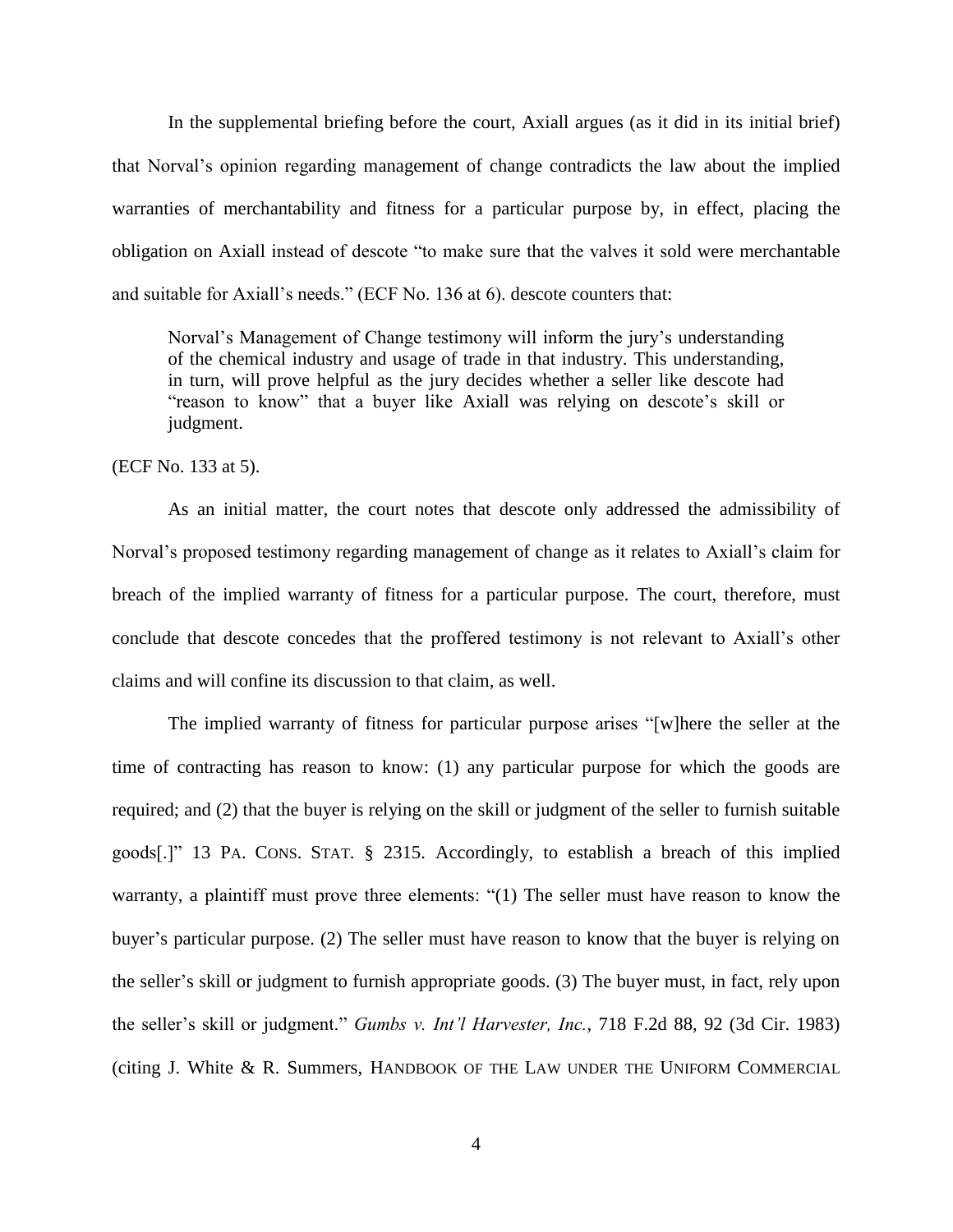CODE 358 (2d ed. 1980)). "Whether or not this warranty arises in any individual case is basically a question of fact to be determined by the circumstances of the contracting." 13 PA. CONS. STAT. § 2315 cmt. 1. "[T]he buyer need not bring home to the seller actual knowledge of the particular purpose for which the goods are intended or of his reliance on the seller's skill and judgment, if the circumstances are such that the seller has reason to realize the purpose intended or that the reliance exists." *Id.*

With this background in mind, the court turns to the question whether Norval's proposed testimony regarding management of change is admissible to disprove that descote "had reason to know" that Axiall was relying on descote's skill or judgment in selecting suitable valves. The answer to the question must be "no" because there is a lack of fit between the proposed testimony and the issues in this case. *See Hartle v. FirstEnergy Generation Corp.*, No. CIV.A. 08-1019, 2014 WL 1117930, at \*2 (W.D. Pa. Mar. 20, 2014) ("The Rule 702 requirement that testimony 'help the trier of fact to understand the evidence or to determine a fact in issue' is called the 'fit' requirement.").

The court disagrees with descote's contention that the management of change testimony will merely "inform the jury's understanding of the chemical industry and usage of trade in that industry." (ECF No. 133 at 5). If Norval's report ended at page four, when Norval explains in general terms what management of change is, there might be something to this argument.<sup>1</sup> But the report does not end there.

<sup>&</sup>lt;sup>1</sup> Even if that were the case, the court would be unable to conclude that Norval's testimony actually rises to the level of trade usage. He states that "[c]ompanies and sites *usually* have written MOC procedures that apply to all work that is not judged to be an RIK (replacement in kind)." (ECF No. 86-1 at 4) (emphasis added). Nowhere, however, does he actually state that it is industry practice to implement a management of change process under circumstances like those here, such that descote could have reasonably expected such a procedure would be followed and, in turn, that Axiall was not actually relying on descote's skill and judgment in selecting the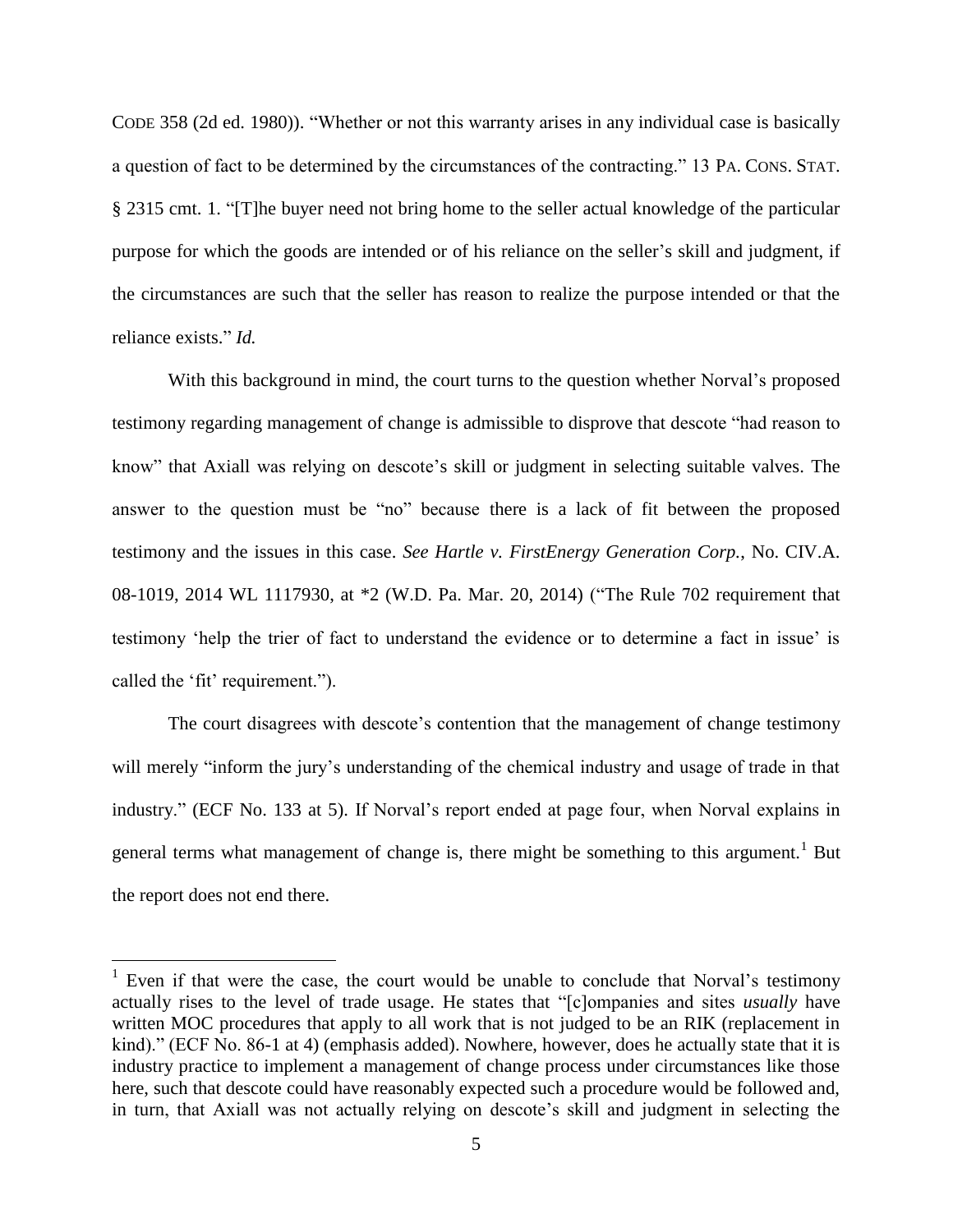On the contrary, the crux of Norval's report is that Axiall *should have* implemented a management of change process before switching valves. (ECF No. 86-1 at 15). The relevancy of that opinion is not supported by the record. The relevant evidence is what descote knew or had reason to know when it sold Axiall the valves – a question of fact about what Axiall *should have*  done sheds no light. This testimony, for all intents and purposes, would place a burden on Axiall that is not consistent with the requirements of the implied warranty of fitness for a particular purpose. Allowing Norval to opine in this manner would run the risk of confusing the jury about the applicable legal standard, rather than helping it wrestle with the difficult issues it will face in deciding descote's liability.

The decisions on which descote relies do not convince the court otherwise. (ECF No. 133 at 3-4) (citing *Pompa v. Hart*, 15 Pa. D. & C. 4th 119 (Com. Pl. 1992); *Brantner v. Black & Decker Manufacturing Co.*, 831 F. Supp. 460 (W.D. Pa. 1993); *Varner v. MHS, Ltd.*, 2 F. Supp. 3d 584, 597 (M.D. Pa. 2014); *Stratos v. Super Sagless Corp.*, No.CIV.A. 93-6712, 1994 WL 709375, at \*8 (E.D. Pa. Dec. 21, 1994)). descote contends that these decisions show that courts consider "industry norms . . . in deciding what a seller would objectively know about a buyer's reliance." (*Id.*). These decisions, however, do not support that argument. None of them actually

proper valves. His statement raises more questions than it answers. For example, why might a company not implement a management of change process? When does particular work amount to a "replacement in kind"? Who is responsible for making that determination? If the court were to allow Norval's testimony about management of change, then it would also have to allow the parties and the jury to delve into these ancillary issues. In effect, the court would have to conduct a mini-trial on management of change. That would be time-consuming and end up confusing the issues. Even if Norval's testimony about management of change satisfied the requirements of Federal Rule of Evidence 702 (it does not), the court could exclude it under of Federal Rule of Evidence 403. This conclusion does not impact the burden on Axiall to show that descote knew or had reason to know that Axiall was relying on it. descote will be able to respond to any evidence adduced by Axiall and present evidence about what it knew or had reason to know.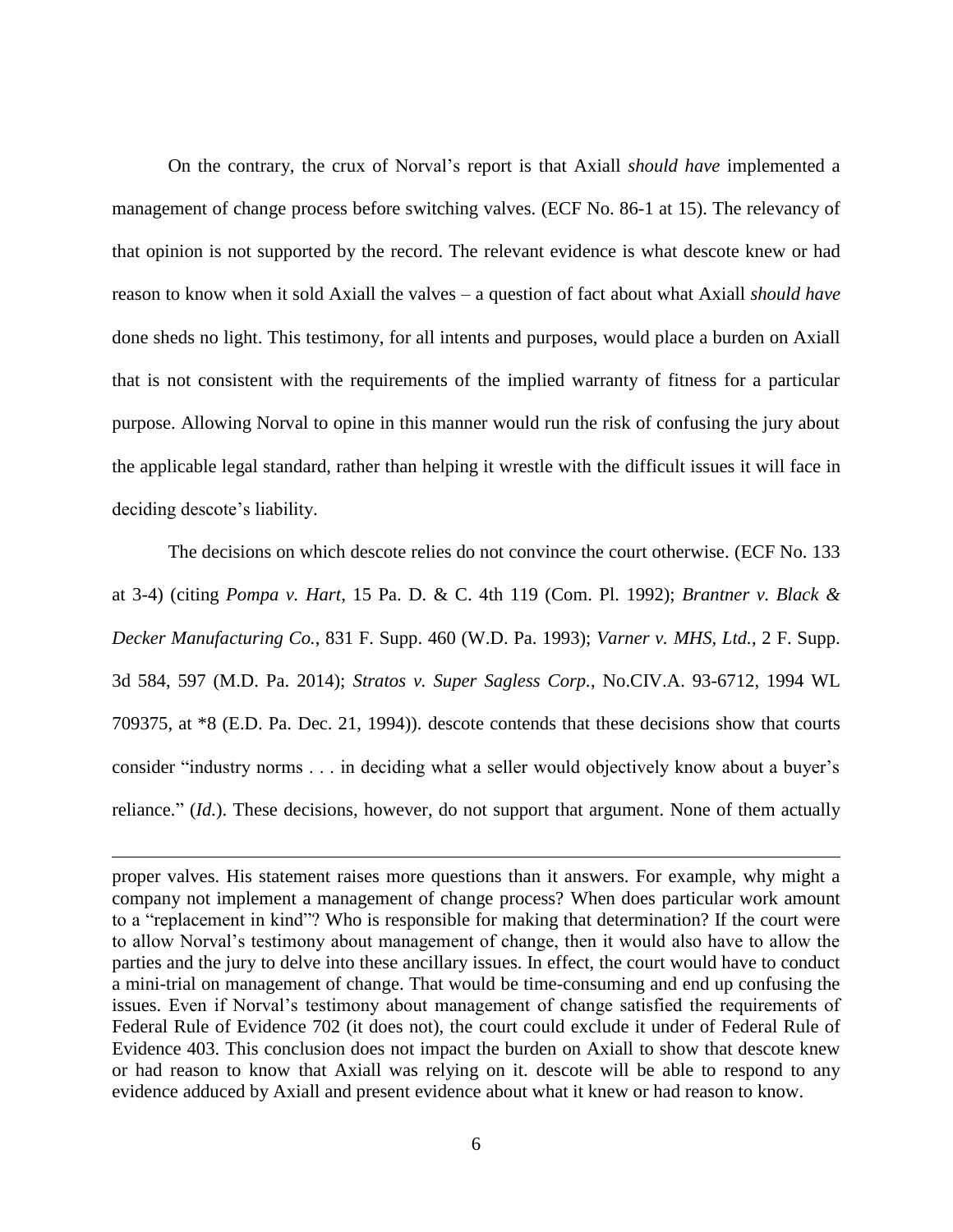involve the kind of proffered expert testimony at issue here. They do not involve the use of "industry norms" to prove reliance or lack thereof. To the contrary, they support the general and uncontroversial proposition that the buyer must show that the seller had "reason to know" that the buyer was relying on the seller's skill and judgment in selecting suitable goods to recover for breach of the implied warranty of fitness for a particular purpose. As the court already made clear, it does not disagree with that proposition. Norval's testimony about what Axiall *should have* done, however, has no bearing on whether descote knew or had reason to know Axiall was relying on descote's skill and judgment.

For these reasons, the court will exclude Norval's management of change testimony insofar as it relates to Axiall's claim for breach of the implied warranty of fitness for a particular purpose. As the court previously ruled, however, Norval "will be permitted to testify about the background of the chlorine industry and how the implementation of a management of change process could have mitigated the extent of damages sustained by plaintiff Axiall." (ECF No. 135 at 2).

# **B. Testimony of Mark Gleason and Gleason & Associates ("Gleason") regarding "Lost Opportunity Cost" Damages**

By way of background, Axiall seeks to recover "lost opportunity cost" damages, which it claims "represent the financial loss [it experienced] because the funds used to pay the additional out-of-pocket costs due to the failure of the descote valves and the ARI non-conforming pressure plates were not available for investment in its normal business operations." (Gleason Report at 14). Axiall claims that its lost opportunity costs can be measured based on its "internal cost of capital, or typical return on assets." (*Id.*). According to Gleason's report, Axiall's weighted average cost of capital ("WACC") is 11.1%, which, Gleason explains, "means that Axiall is able to invest its assets into projects for which it receives, on average, an 11.1% annual return." (*Id.* at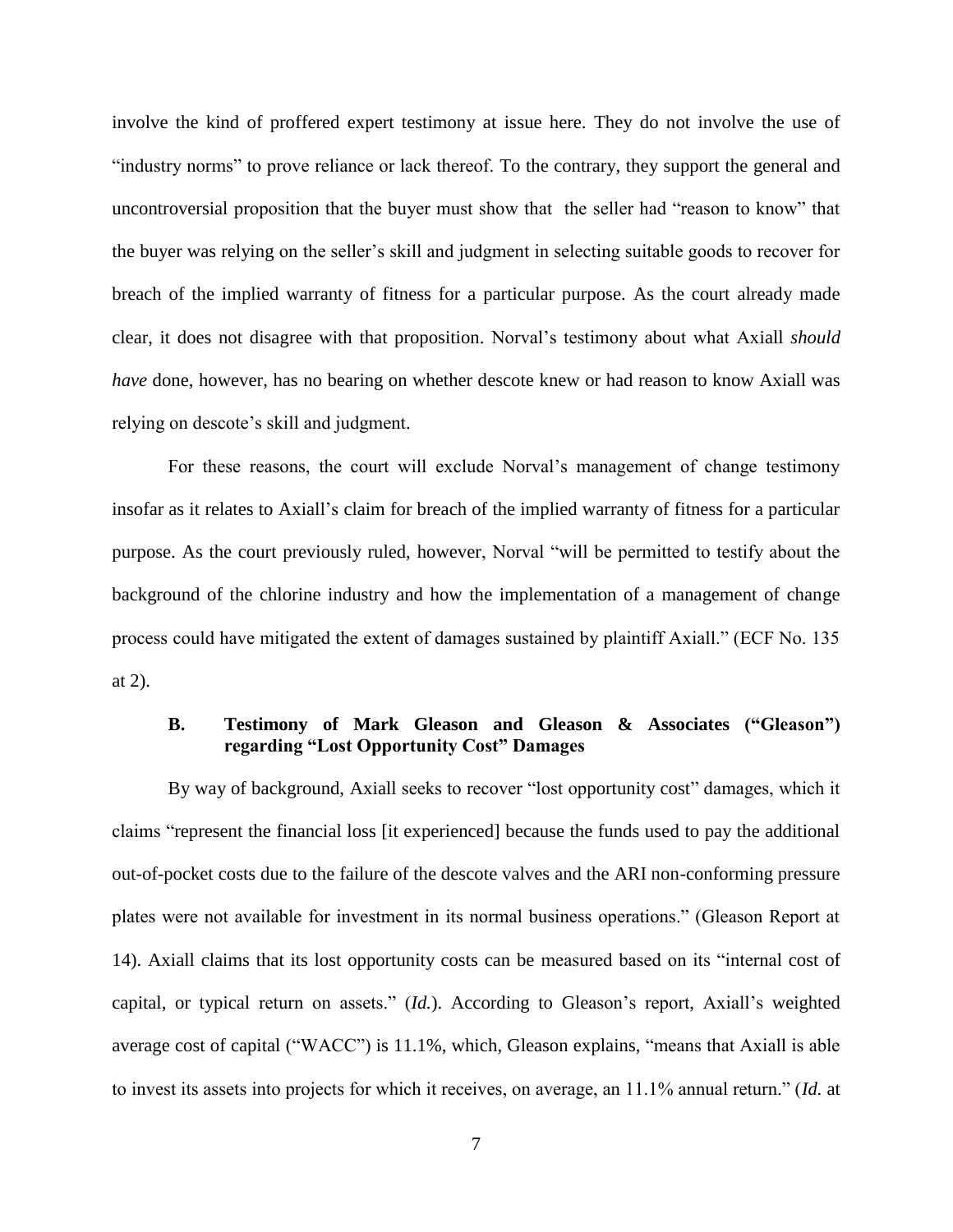15). "[T]o calculate the damages due to this lost opportunity," Gleason "calculated the return that Axiall would have achieved on its resources from the time the various expenses were incurred, assuming [Axiall's] average return of 11% return on assets." (*Id.*)

In its initial brief, descote argued the Gleason's opinion regarding lost opportunity costs should be excluded because (1) it is speculative and not based on "reliable evidence developed or independently verified" by Gleason; and (2) it "improperly circumvent[s] prejudgment interest law." (ECF No. 98 at 5, 8).

Axiall countered in its initial response that it can recover lost opportunity costs as consequential damages. To support this proposition, Axiall cited *Draft Systems, Inc. v. Rimar Manufacturing, Inc.*, 524 F. Supp. 1049, 1054 (E.D. Pa. 1981), in which the court upheld an award of damages that included interest charges that the plaintiff incurred "'on the loans obtained by the plaintiff to avoid financial disaster during the period of repair and replacement of the malfunctioning dispensing devices.'" (ECF No. 101 at 9) (quoting *Draft Systems*, 524 F. Supp. at 1054 ("Similar awards of accrued interest for financing capital losses, however, have been properly sustained as an element of consequential damages.")). Axiall also cited *Carl Beasley Ford, Inc. v. Burroughs Corp.*, 361 F. Supp. 325, 334 (E.D. Pa. 1973), in which the court upheld an "award of interest charges incurred by the plaintiff for the purchase of the equipment at issue." (ECF No. 101 at 9-10). Analogizing to those cases, Axiall maintains that it "incurred damages by expending its own funds to repair and replace the defendants' defective goods." (*Id.* at 10) "It should make no difference," Axiall argued, "that [it] obtained the money to remedy the defendants' breach from its own funds, as opposed to obtaining the money from a bank and paying interest. Effectively, by using its own funds, Axiall lost a rate of return equal to its 2013 WACC. This is no different from making interest payments made [sic] to a bank on a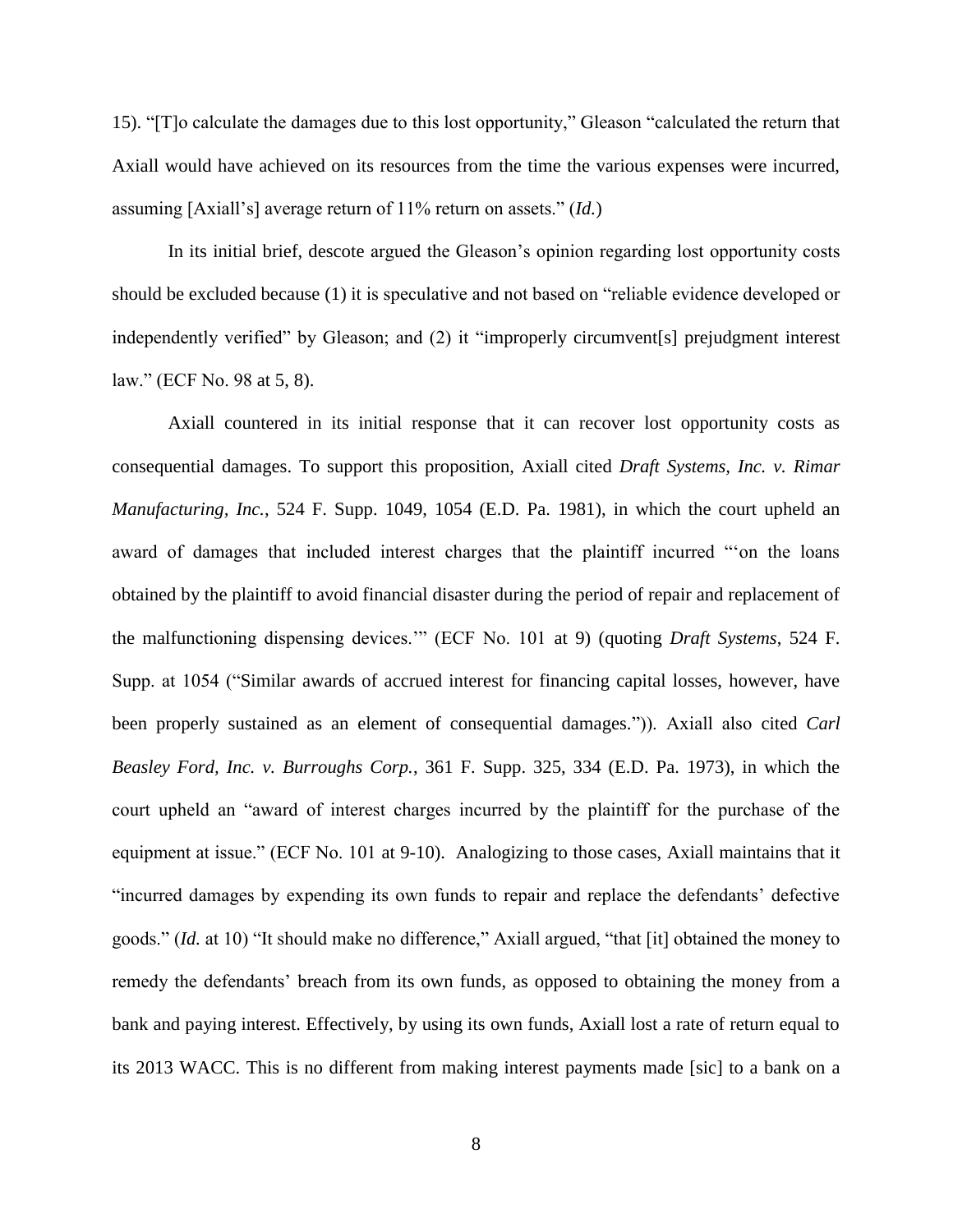loan taken out to avoid capital losses." (*Id.* at 10).

Because the court was skeptical about whether WACC is an appropriate measure of Axiall's claimed damages, the court invited the parties to submit supplemental briefing – particularly to address the interplay between WACC and return on assets.

#### **1. Lost Opportunity Costs as Consequential Damages**

Before considering whether WACC is an appropriate measure of damages, the court must address the threshold question whether Axiall's lost opportunity costs are recoverable as consequential damages or whether prejudgment interest law should control, as descote contends.

Axiall cites two decisions, *Draft Systems* and *Carl Beasley Ford*, in support of its argument that its foregone returns on investments are consequential damages. Those decisions, however, are not exactly apposite here. In both of them, the injured party incurred actual interest charges, and there is no question that those payments are recoverable as consequential damages. *See* Roy Ryden Anderson, *Incidental and Consequential Damages*, 7 J.L. & COM. 327, 435 (1987) (explaining that "interest as consequential damages" "differs from pre-judgment interest in that it is not based on the amount the defendant ultimately owes but is itself an independent item of damage," which "usually takes the form of interest or finance charges that the buyer has incurred on borrowed money to finance the purchase of the defective goods or to repair them"); *Spreader Specialists v. Monroc, Inc.*, 752 P.2d 617, 623-24 (Idaho App. Ct. 1987) ("[I]nterest charges incurred on a loan obtained in good faith, as part of a reasonable course of action to mitigate losses, may be recovered as an item of consequential damages."); *Tookalook Sales & Serv. v. McGahan*, 846 P.2d 127, 130 (Alaska 1993) ("[T]hird-party finance charges are generally awardable as consequential damages.").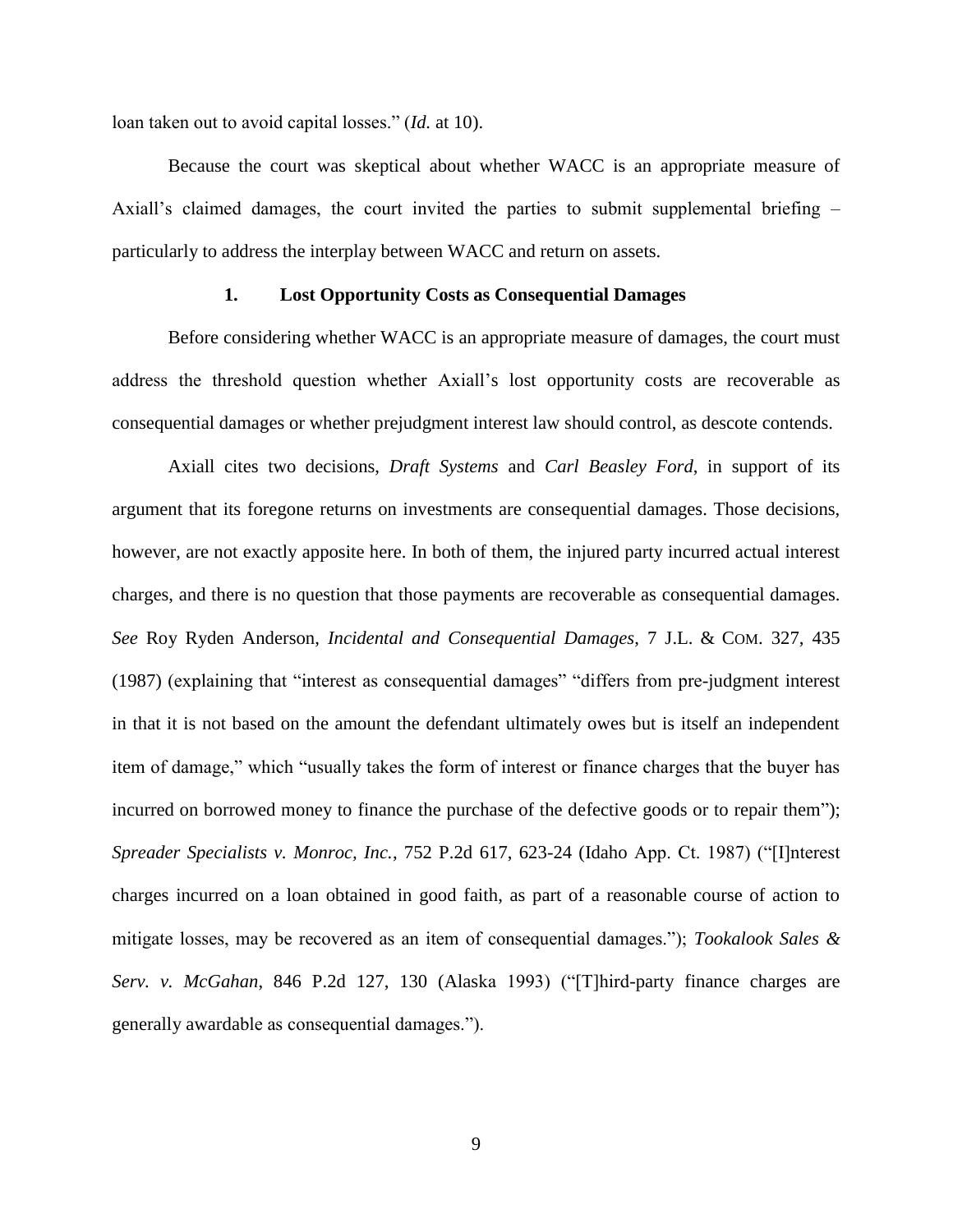This case, however, presents a slightly different question: can an injured party recover lost opportunity costs as consequential damages when it uses its own funds to cover expenses occasioned by the breach instead of borrowing funds and paying interest? Axiall did not cite any decisions in which courts have allowed recovery of those damages, and the court's own research revealed a lack of clarity about the question.

"The economic concept of 'opportunity cost' has been used in a variety of cases as a loose label for any of a number of adjustments to value involving the idea that for every use of one's resources there is an alternative use, with its own return, foregone." *Fishman v. Estate of Wirtz*, 807 F.2d 520, 556 (7th Cir. 1986) (citations omitted). Some courts have concluded "that an opportunity cost is a real cost" to the injured party that can, for example, "be measured by the interest or profit that [the injured party] could have obtained from investing, or using elsewhere in its business, the money" that it spent to remedy losses occasioned by the breach. *Afram Exp. Corp. v. Metallurgiki Halyps, S.A.*, 772 F.2d 1358, 1369 (7th Cir. 1985) (citing *Simmons v. United States*, 698 F.2d 888, 898 (7th Cir.1983)). According to these courts, the forgone profit is considered a type of consequential damages. *See id.* at 1370 ("a forgone profit from exploiting a valuable opportunity that the breach of contract denied to the victim of the breach fits more comfortably under the heading of consequential damages than of incidental damages"); *Cole Energy Dev. Co. v. Ingersoll-Rand Co.*, 913 F.2d 1194, 1202 (7th Cir. 1990) (explaining that the plaintiff's "consequential damages would include the lost opportunity cost it incurred"); *Stamtec, Inc. v. Anson Stamping Co.*, 346 F.3d 651, 658 (6th Cir. 2003) (citing *Firwood Mfg. Co. v. Gen.*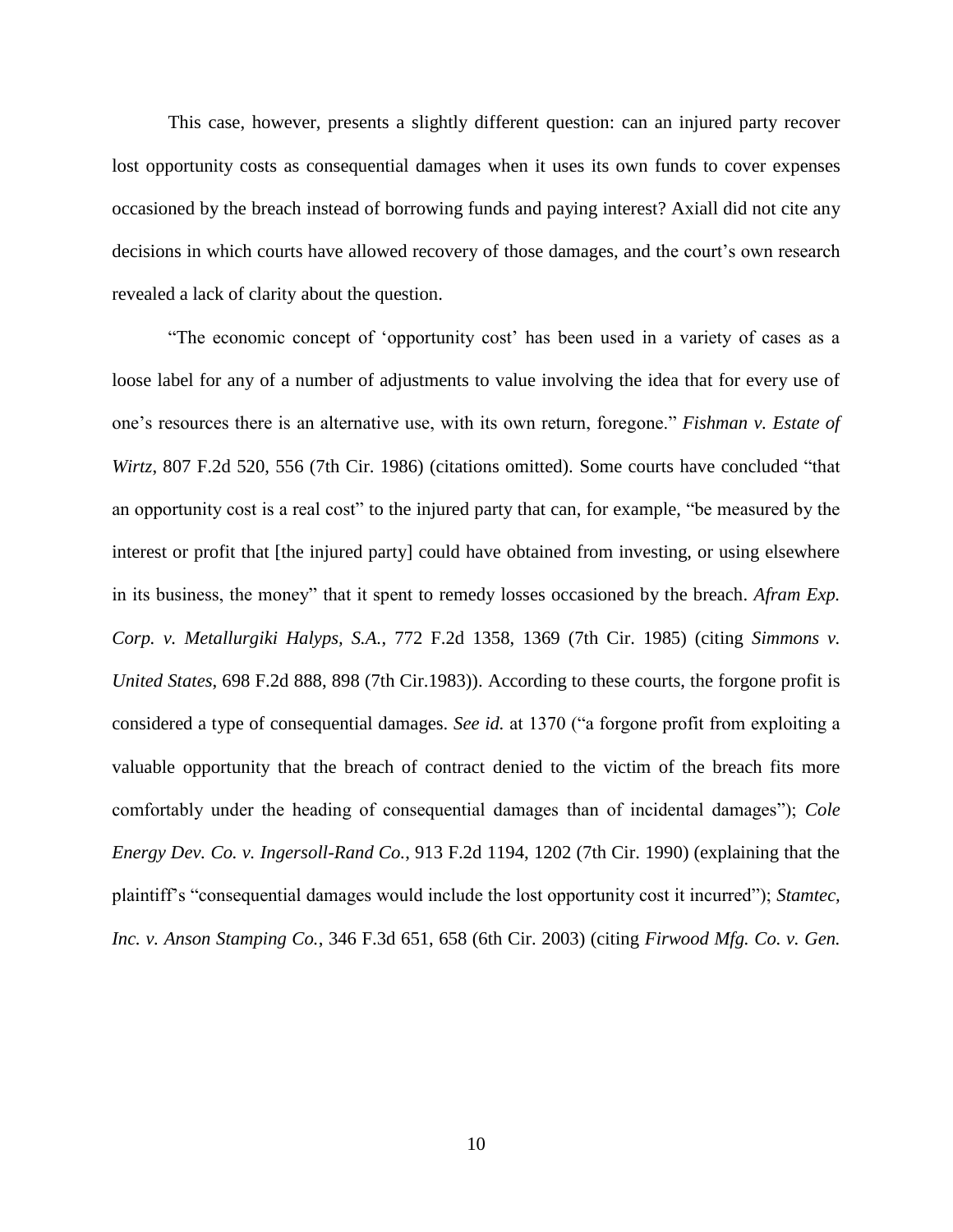*Tire, Inc.*, 96 F.3d 163, 169–71 (6th Cir. 1996)) (explaining that "damages based on either lost use of money or interest paid to a third party  $\dots$  represent consequential damages").<sup>2</sup>

In *Cole*, the Seventh Circuit Court of Appeals distinguished these kinds of damages from prejudgment interest. 913 F. 2d at 1202. The plaintiff in that case claimed that it suffered damages because the faulty equipment that it leased from the defendant delayed its ability to extract natural gas, which, in turn, also delayed the plaintiff's realization of profits on the sale of that gas. *Id.* at 1201-02. Hence, the plaintiff sought to recover interest for the period of time during which the profits were delayed. *Id*. The court determined that "[t]he cost to [the plaintiff] of not having money when it should have is not prejudgment interest, but an actual loss incurred by [the plaintiff]." *Id.* at 1202. The court explained:

Although the allowance of prejudgment interest is intended to compensate a party for lost interest income over a period of time in which it was entitled to a certain sum of money but did not have use of it, that time period runs from the date of the breach to the date of the judgment. In this case, on the other hand, [the plaintiff] is seeking interest income forgone during the period from the date upon which it should have extracted the last cubic foot of gas to the date upon which it did extract the gas. Unlike the time frame involved in calculating prejudgment interest, [the plaintiff's] period is not defined by an intervening judgment.

*Id.*; *see also JGR, Inc. v. Thomasville Furniture Indus., Inc.*, No. 1:96CV01780, 2007 WL 275967, at \*5 (N.D. Ohio Jan. 26, 2007) (explaining that "opportunity cost damages are not completely identical with prejudgment interest" but "are a type of consequential damages that may be awarded in breach of contract cases").

On the other hand, in *Gonzalez Production Systems, Inc. v. Martinrea International Inc.*, No. 13-CV-11544, 2015 WL 4771096 (E.D. Mich. Aug. 13, 2015), the court was "hesitant to

<sup>&</sup>lt;sup>2</sup> The issue in these cases was whether the injured *seller* could recover damages for the "lost use of money." Under the Uniform Commercial Code, injured sellers may only recover incidental damages, not consequential damages. *Stamtec*, 346 F.3d at 658. The courts in these cases had to decide whether damages for the loss of use of money were incidental or consequential. *Id.*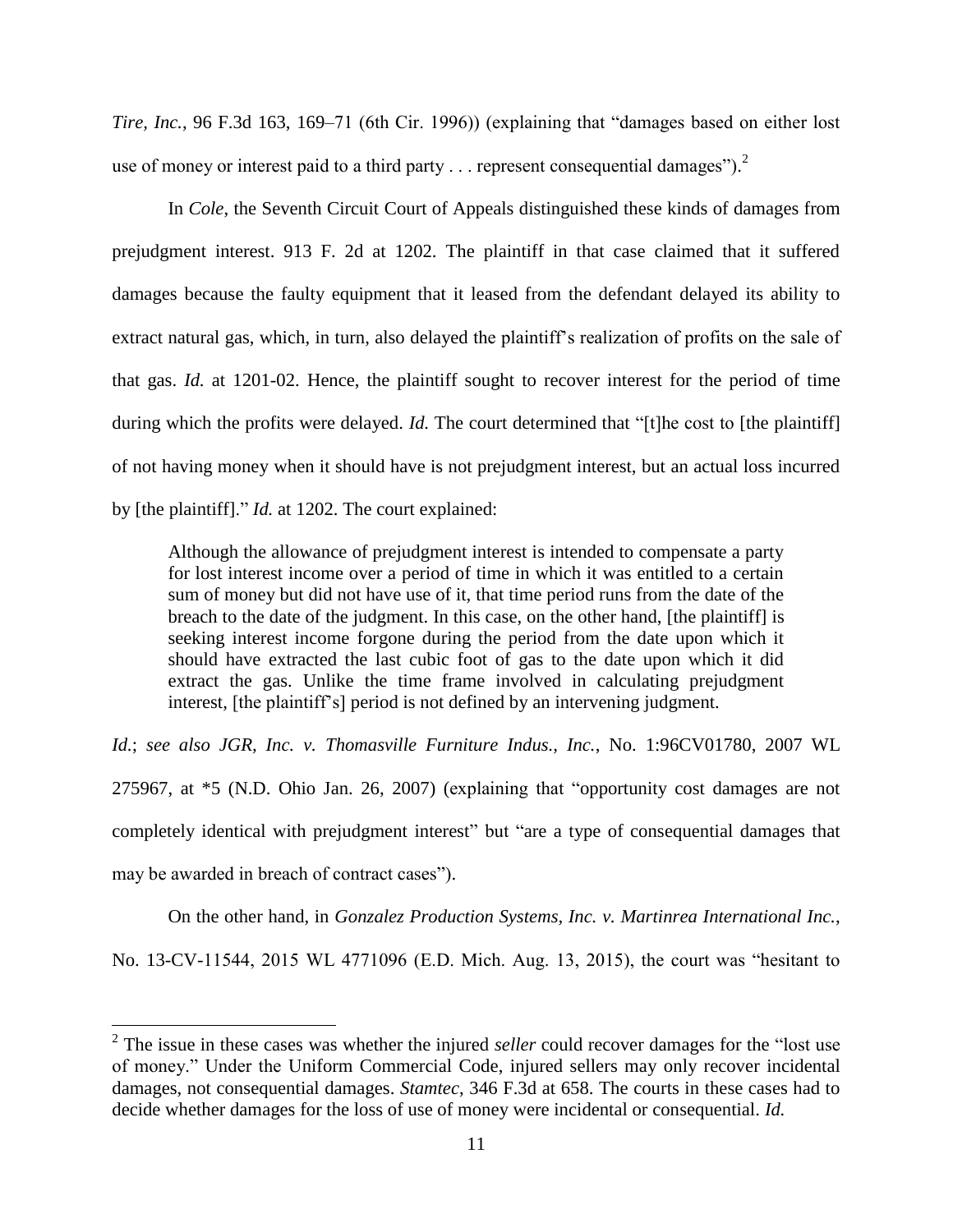permit over \$8 million in consequential damages for the lost-use of funds when pre-filing interest is generally the element of damages to compensate for the lost use of funds." *Id.* at \*14. Thus, the court rejected the plaintiff's attempt to recover for the lost use of funds as consequential damages and instead held that "damages for lost use of funds will be limited to the prejudgment interest for both" of the plaintiff's claims. *Id.*

descote, for its part, argues that Axiall is making a "thinly-veiled claim for prejudgment interest." (ECF No. 90 at 8). Citing to a handful of decisions, descote argues that courts "regularly reject" attempts to recover damages for lost opportunity costs as disguised attempts to recover prejudgment interest. descote, however, ignores the particular legal context in which those cases arose. A number of decisions addressing the interplay between prejudgment interest and recovery of lost opportunity costs, including one cited by descote, arose in the antitrust realm. *See In re Lower Lake Erie Iron Ore Antitrust Litig.*, 759 F. Supp. 219 (E.D. Pa. 1991). Because the Clayton Act precludes recovery of prejudgment interest, plaintiffs often try to disguise requests for prejudgment interest by arguing that they are truly seeking to recover lost opportunity costs as consequential damages. *See, e.g.*, *In re Linerboard Antitrust Litig.*, 504 F. Supp. 2d 38, 64 (E.D. Pa. 2007). Courts have largely looked beyond the form of the recovery sought, however, and recognized the disguised requests for what they really are: requests for prejudgment interest. *Id.*

The same issue has been addressed in cases involving the Federal Tort Claims Act ("FTCA"). *See*, *e.g.*, *S. Pac. Transp. Co. v. United States*, 471 F. Supp. 1186, 1197 (E.D. Cal. 1979). Like the Clayton Act, the FTCA precludes plaintiffs from recovering "interest prior to judgment" on claims against the United States. *Id.* at 1188 (citing 28 U.S.C. § 2674). In *Southern Pacific*, the plaintiff nonetheless argued that it could recover damages for its "loss of use of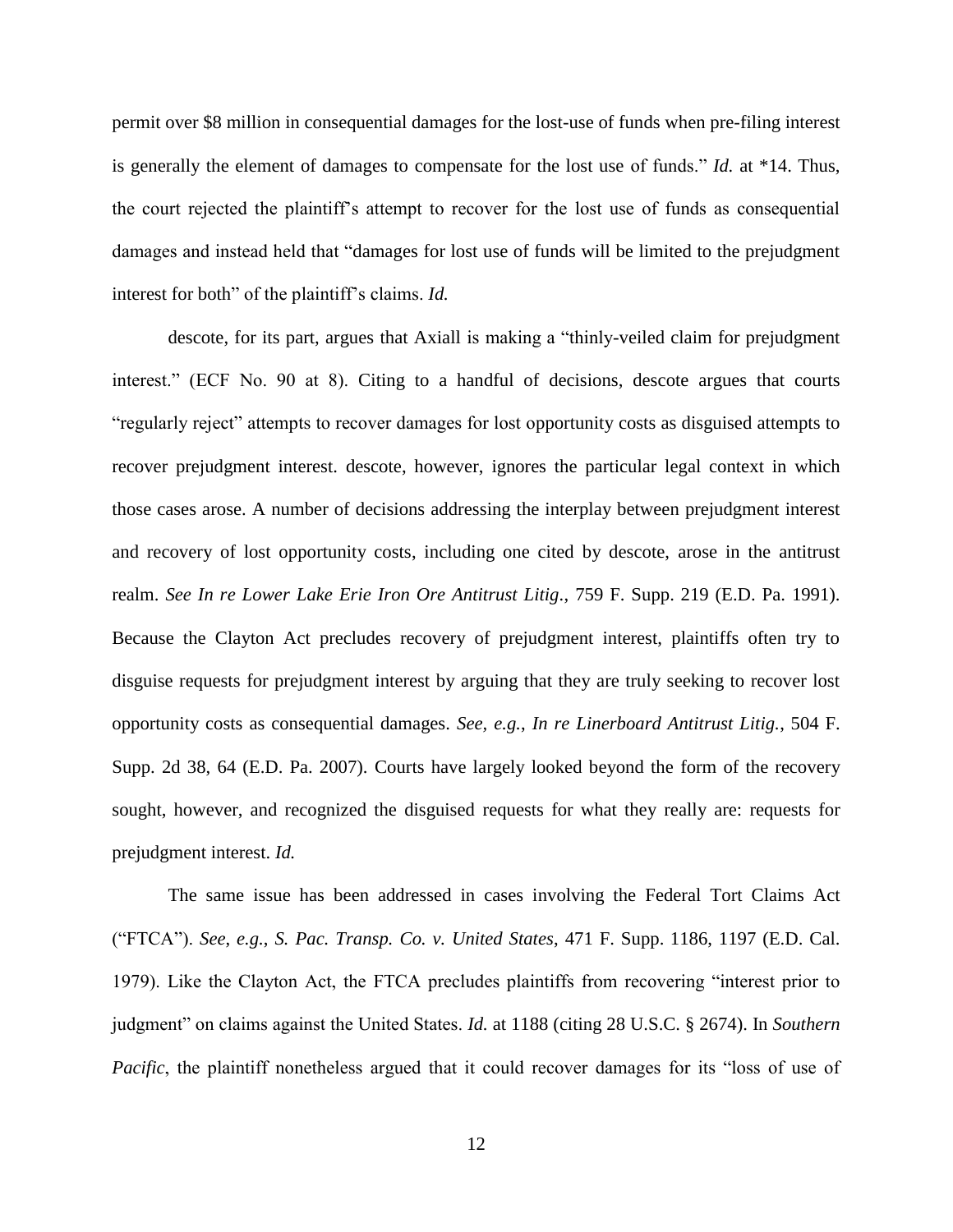capital" expended as a result of the United States' tortious conduct because that kind of damage was "factually and legally different from a claim for prejudgment interest." *Id.* Since it had to divert capital away from other planned projects, the plaintiff contended that it lost business opportunities that would have yielded a return. *Id.* at 1198. The plaintiff in turn sought to measure its damages based on the rate of return it would have realized on those other projects "because the required funding was utilized instead for expenditures related to the [United States' tortious conduct]" or its current cost of capital. *Id.* The court refused to recognize that kind of damage. *Id.* "The difficulty with this argument," the court explained, "is that the nature of interest cannot be changed by reference to the reason the capital was spent. In other words, the fact that the expenditure might have been occasioned by a need to mitigate damages does not alter the conclusion that a claim for compensation for the loss of use of that capital is a claim for interest." *Id.*

*Lake Erie* and the decisions like it, however, are not necessarily on point. In these cases, because the plaintiffs were prevented by law from recovering prejudgment interest, they tried to disguise their damages as something else. Here, however, there is no bar on recovering prejudgment interest.<sup>3</sup> Thus, the court need not be concerned with whether Axiall is attempting to disguise a "true" demand for prejudgment interest.

In view of the somewhat murky state of the law in this area, the court will assume that, at least in theory, lost opportunity costs may be recovered as an item of consequential damages and

 $3$  The other decisions on which descote relies for the proposition that "courts have  $[]$  recognized the equivalent nature between prejudgment interest claims and lost opportunity claims" are largely inapposite. The courts in those cases merely recognized that prejudgment interest is designed to compensate for lost opportunity cost or the time value of money. None of the decisions, however, dealt with the question whether lost opportunity costs can, in some cases, be recovered as a form of consequential damages.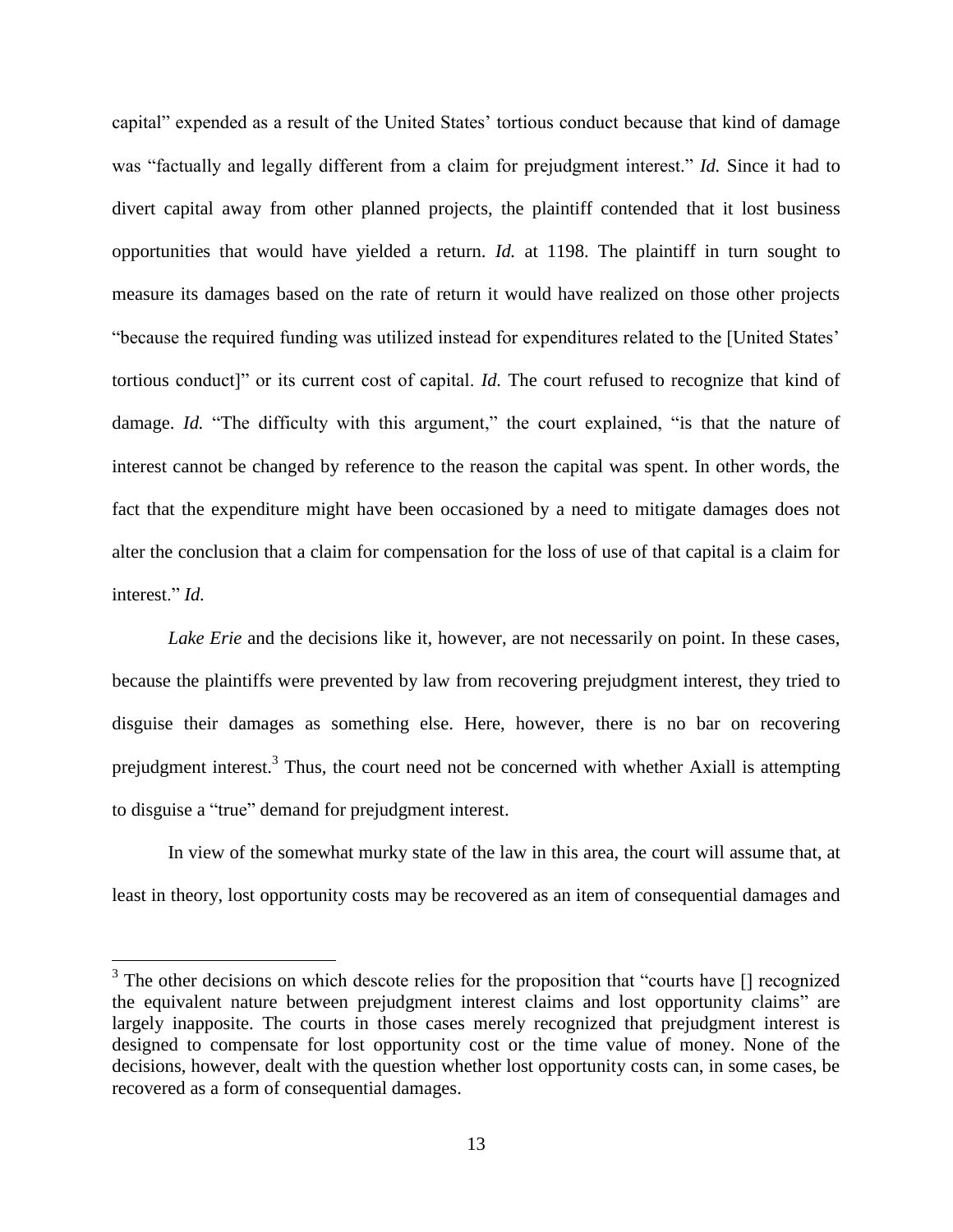not just as prejudgment interest in certain cases. <sup>4</sup> Nevertheless, the court is still not convinced that Axiall's WACC is an appropriate measure of its alleged damages.

## **2. Use of WACC to Measure Damages**

The court expressed its concerns about using WACC to measure damages on the record at the *Daubert* hearing and gave Axiall an opportunity to try to persuade the court otherwise. To that end, Axiall attached an affidavit to its supplemental brief prepared by Douglas S. King ("King"), Vice President and Managing Director with Gleason & Associates. King elaborates on the concept of WACC. King explains that WACC, which comprises two components – the cost of a company's debt and the cost of its equity – "is the minimum expected rate of return that a business would be willing to accept to justify making an investment." (ECF No. 131-1 ¶ 4). "Generally contemporary corporate finance principles hold that companies *should* be making investments, either capital investments or acquisitions, such that the returns will exceed the cost of capital for the company so that the company is 'creating value.'" (*Id.* ¶ 5) (emphasis added). In other words, King explains, WACC represents "the rate of return that is sufficient for a company to meet its interest obligations and repay its debt principal, while also allowing for an equity return to the shareholders that is consistent with its type of business." (*Id.* ¶ 7). "Thus," King concludes, "the 11.1% may not represent the expected return for any one specific investment of Axiall, but rather a weighted average of the expected return for all of its assets." (Id. ¶ 11). "As such," Axiall argues, "it is the best approximation of what Axiall would have earned had it invested the money it lost as a result of the Defendants' conduct back into its operations." (ECF No. 131 at 2).

 $4$  Of course, "because opportunity cost damages do serve the same purpose as prejudgment interest, any additional award of prejudgment interest would overcompensate" the injured party and would not be recoverable. *JGR*, 2007 WL 275967, at \*5.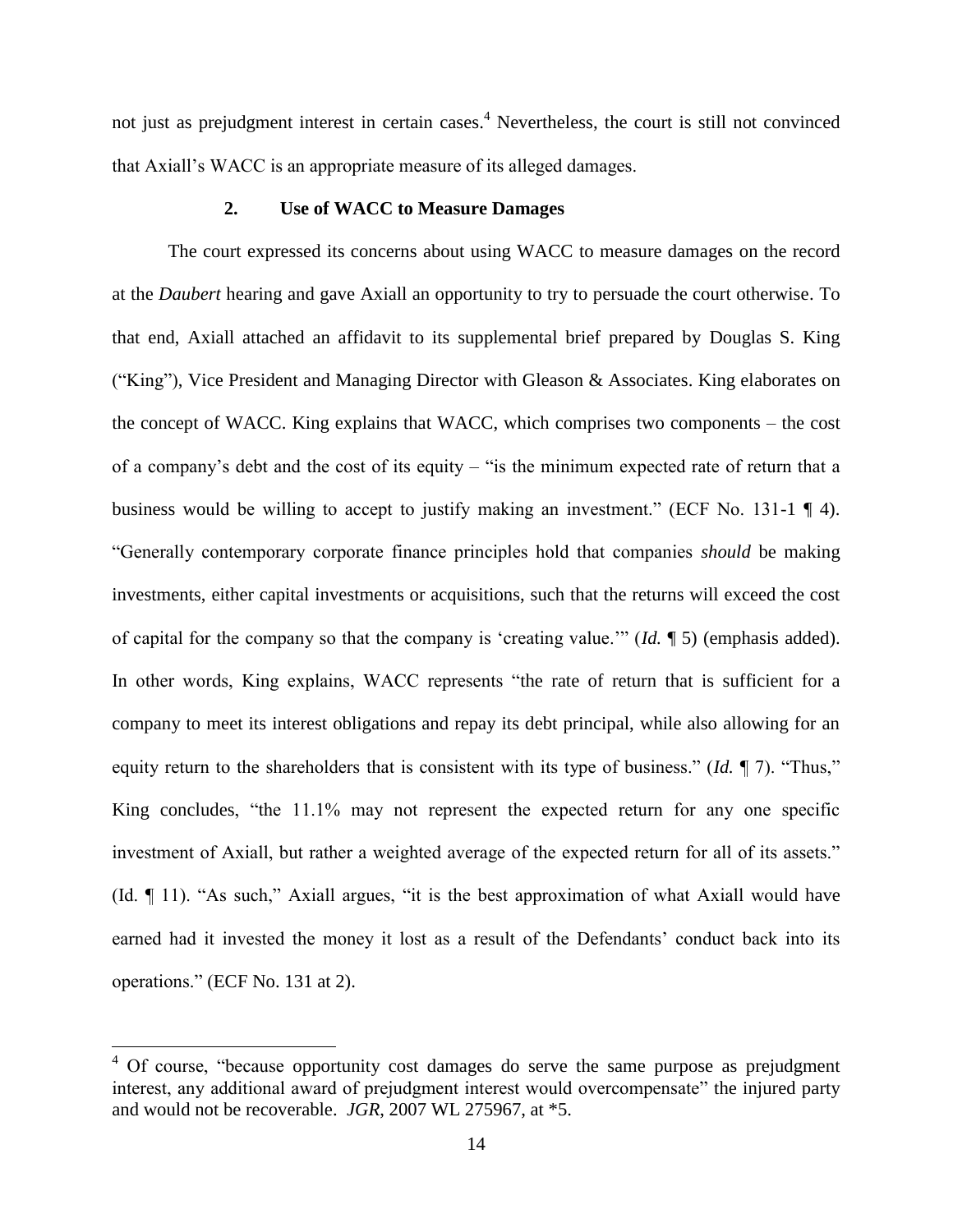The court remains unconvinced. Axiall did not cite authority for the novel proposition that its opportunity cost damages should be measured by its WACC. King's explanation notwithstanding, this argument is entirely speculative. Axiall did not point to anything that suggests that King was informed that Axiall's actual rate of return on assets was 11.1% – in other words, that it was actually investing its cash in projects that generated that rate of return, even on average. Instead, Axiall argues that, *in theory*, because of its cost of capital, it would not have made financial sense for it to make an investment *unless* it generated a rate of return of at least 11.1%. As King averred in his affidavit, Axiall should be making such investments. But there is nothing to suggest that King was informed that promising investment opportunities actually presented themselves to Axiall during the relevant timeframe, such that it was generating those returns. Indeed, in light of Axiall's SEC filings, which descote attached to its supplemental brief, it appears that Axiall held cash and did not invest all its cash into capital projects: the company had \$166.5 million in cash and cash equivalents on hand as of December 31, 2013. This suggests the exact opposite of what Axiall seeks to prove, i.e., that such opportunities were not available, or, if available, Axiall did not take advantage of them. descote argues, "if [Axiall] had the opportunity to invest its money at an 11.1 percent rate of return, it could have done so regardless of the alleged 'out-of-pocket costs' required to remedy its losses." (ECF No. 137 at 4). Perhaps more to the point, if Axiall actually had such an investment opportunity, it could show that it obtained actual returns of 11.1% instead of speculating about what its losses were based on its WACC. While Axiall had the opportunity to show the opinion was relevant because the \$6.5 million in alleged out-of-pocket losses was specifically targeted for investment, it did not do so.

Although the court recognizes that lost opportunity costs may be recoverable as an element of consequential damages in certain cases, Axiall did not provide a sufficient foundation